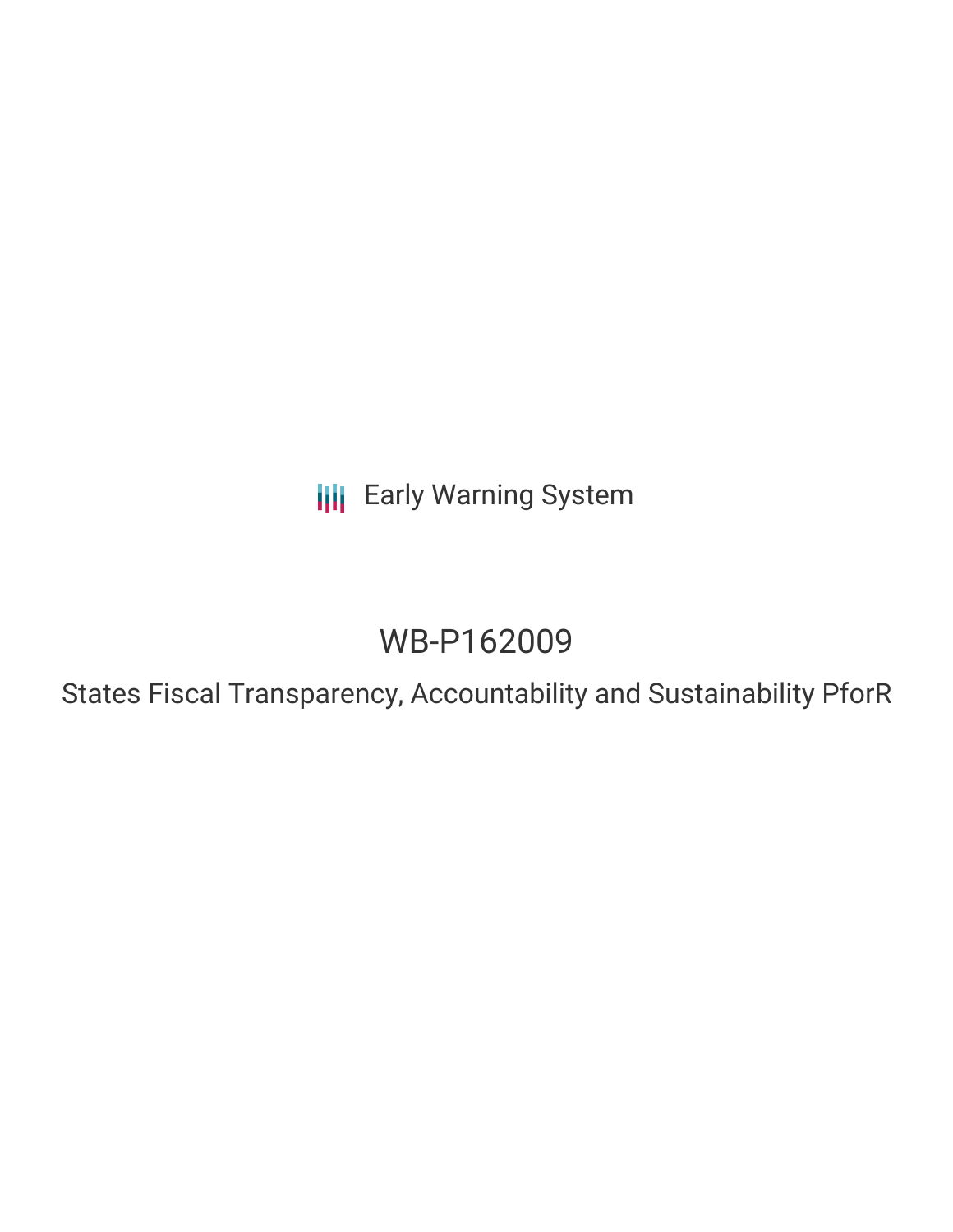

### **Quick Facts**

| <b>Countries</b>               | Nigeria                     |
|--------------------------------|-----------------------------|
| <b>Financial Institutions</b>  | World Bank (WB)             |
| <b>Status</b>                  | Active                      |
| <b>Bank Risk Rating</b>        | C                           |
| <b>Voting Date</b>             | 2018-06-27                  |
| <b>Borrower</b>                | FEDERAL REPUBLIC OF NIGERIA |
| <b>Sectors</b>                 | Finance                     |
| <b>Investment Amount (USD)</b> | \$750.00 million            |
| <b>Project Cost (USD)</b>      | \$750.00 million            |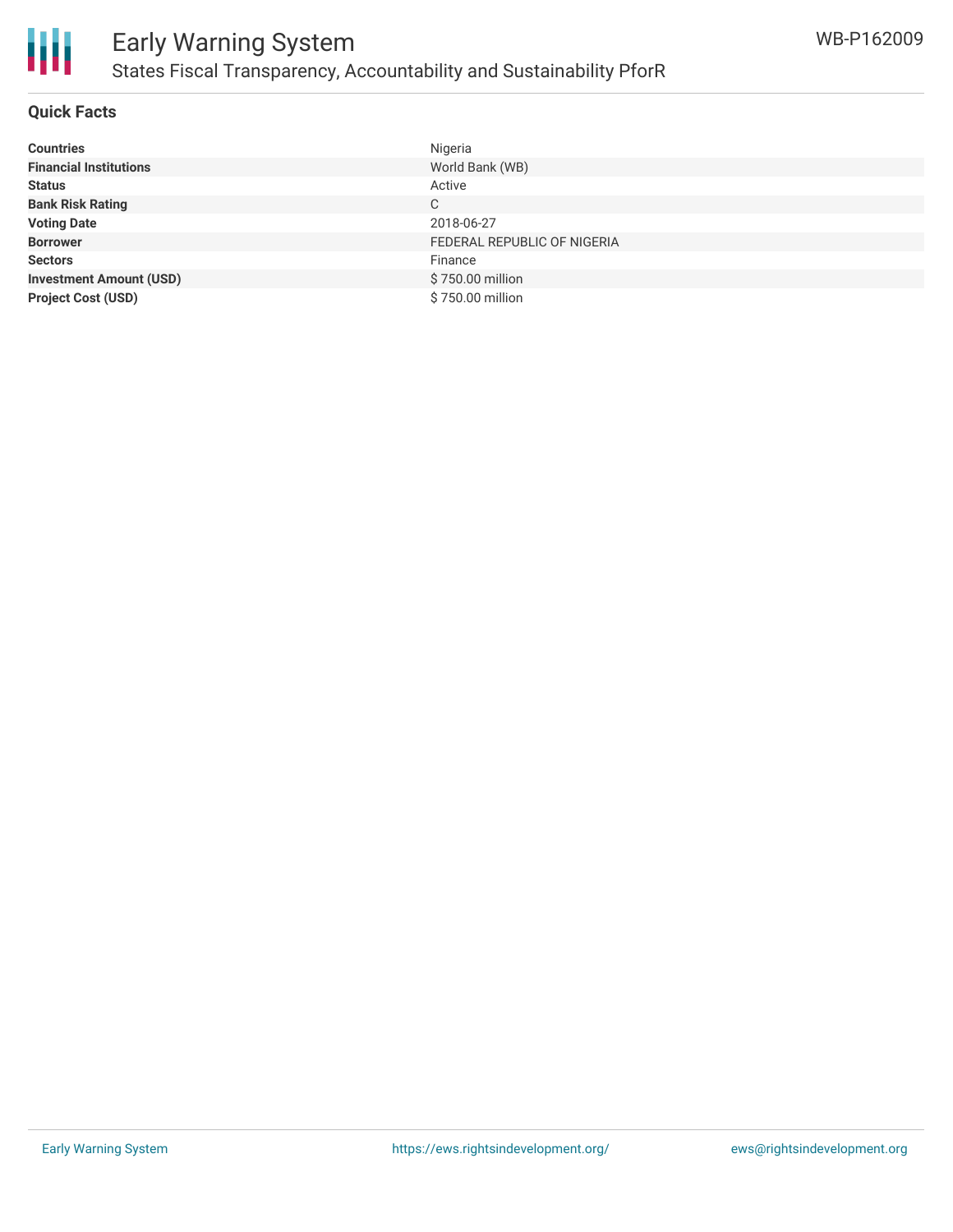

### **Project Description**

The development objective of the States Fiscal Transparency, Accountability, and Sustainability - Program-for-Results (PforR) Project for Nigeria is to strengthen the fiscal transparency, accountability, and sustainability in the participating states. The program is a hybrid with two components of activities that support Nigerian states to achieve the key result areas of the program: (1) a performance-based financing component for state governments, which will be implemented as a PforR; and (2) a technical assistance (TA) component for states and selected national-level institutions, which will be implemented as an investment project financing (IPF). The program will support the full and sustained implementation of a strategic subset of reforms from the FSP and the open government partnership (OGP) commitments that are implemented at the state-level. The PforR will cover the fiscal performance of states over four fiscal years: 2018-2021. The program will provide performancebased financing on an annual basis to states which have been verified through the annual performance assessments (APA) as having: (1) complied with the annual eligibility criteria; and (2) achieved the annual disbursement linked results (DLRs).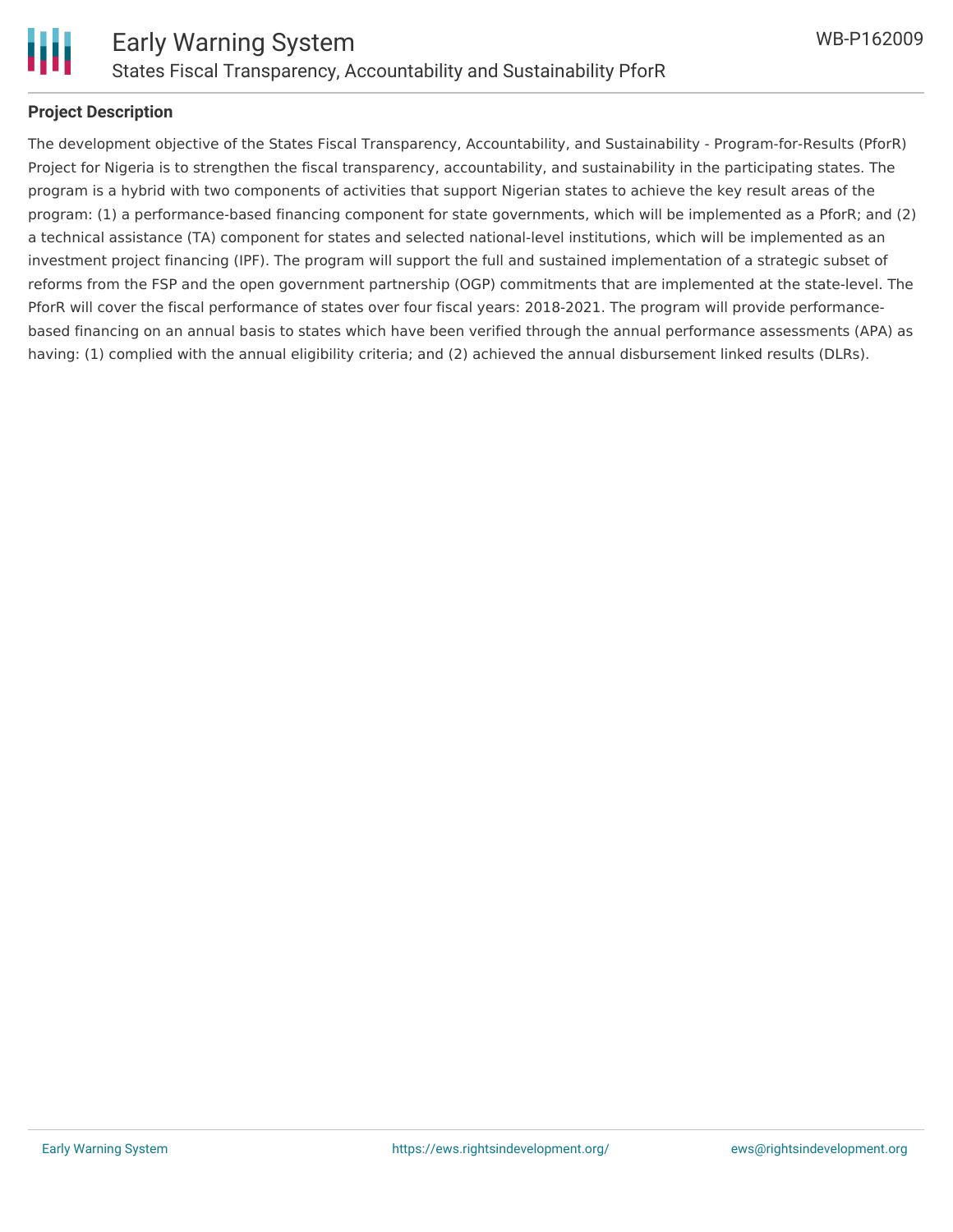

# Early Warning System States Fiscal Transparency, Accountability and Sustainability PforR

## **Investment Description**

World Bank (WB)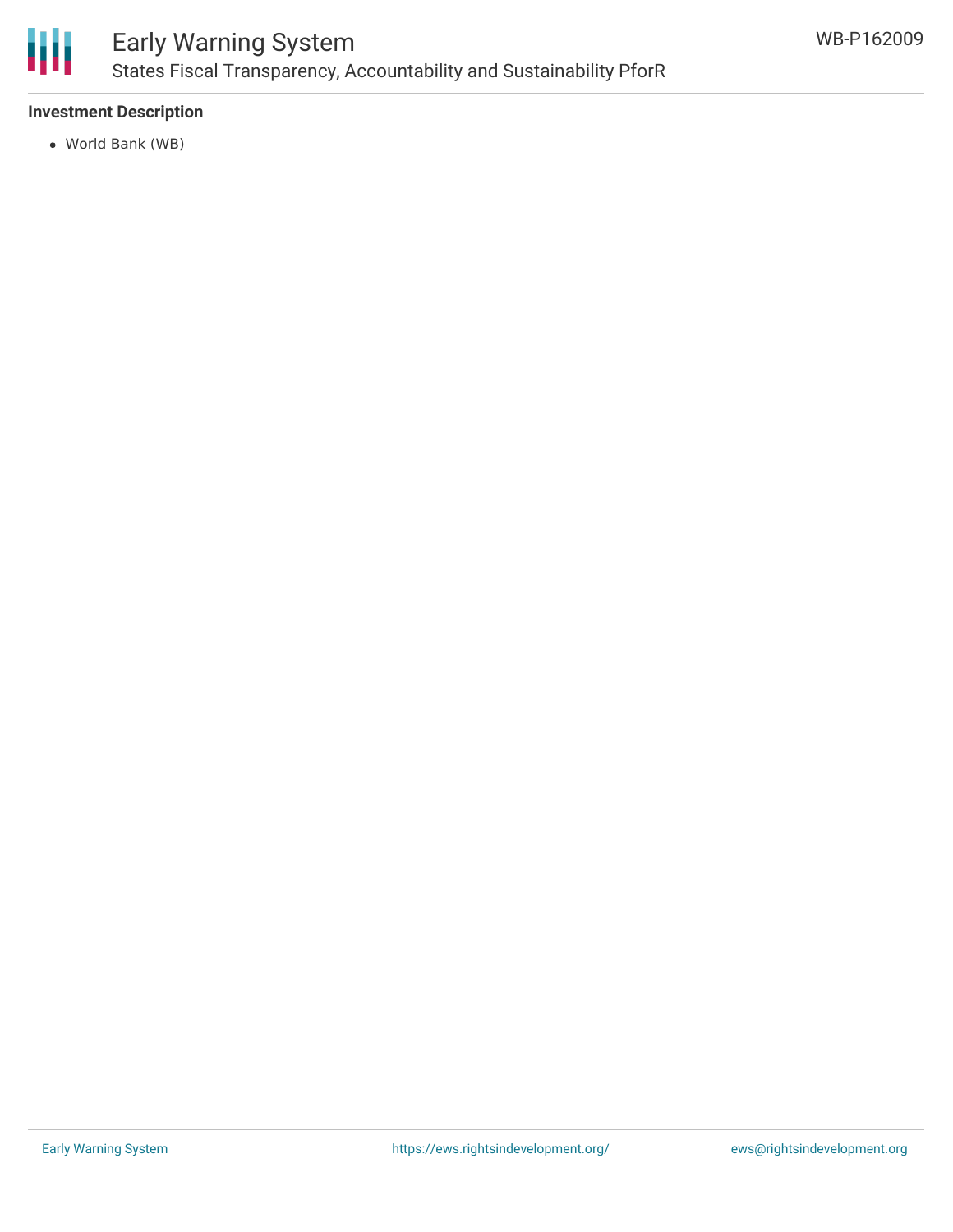

# **Contact Information**

Federal Ministry of Finance Contact :

Mr. Aliyu Ahmed Title: Director, International Economic Relation Department Tel: +2358055231816 Email: aliyu.ahmed@finance.gov.ng ACCOUNTABILITY MECHANISM OF WORLD BANK

The World Bank Inspection Panel is the independent complaint mechanism and fact-finding body for people who believe they are likely to be, or have been, adversely affected by a World Bank-financed project. If you submit a complaint to the Inspection Panel, they may investigate to assess whether the World Bank is following its own policies and procedures for preventing harm to people or the environment. You can contact the Inspection Panel or submit a complaint by emailing ipanel@worldbank.org. You can learn more about the Inspection Panel and how to file a complaint at: http://ewebapps.worldbank.org/apps/ip/Pages/Home.aspx.